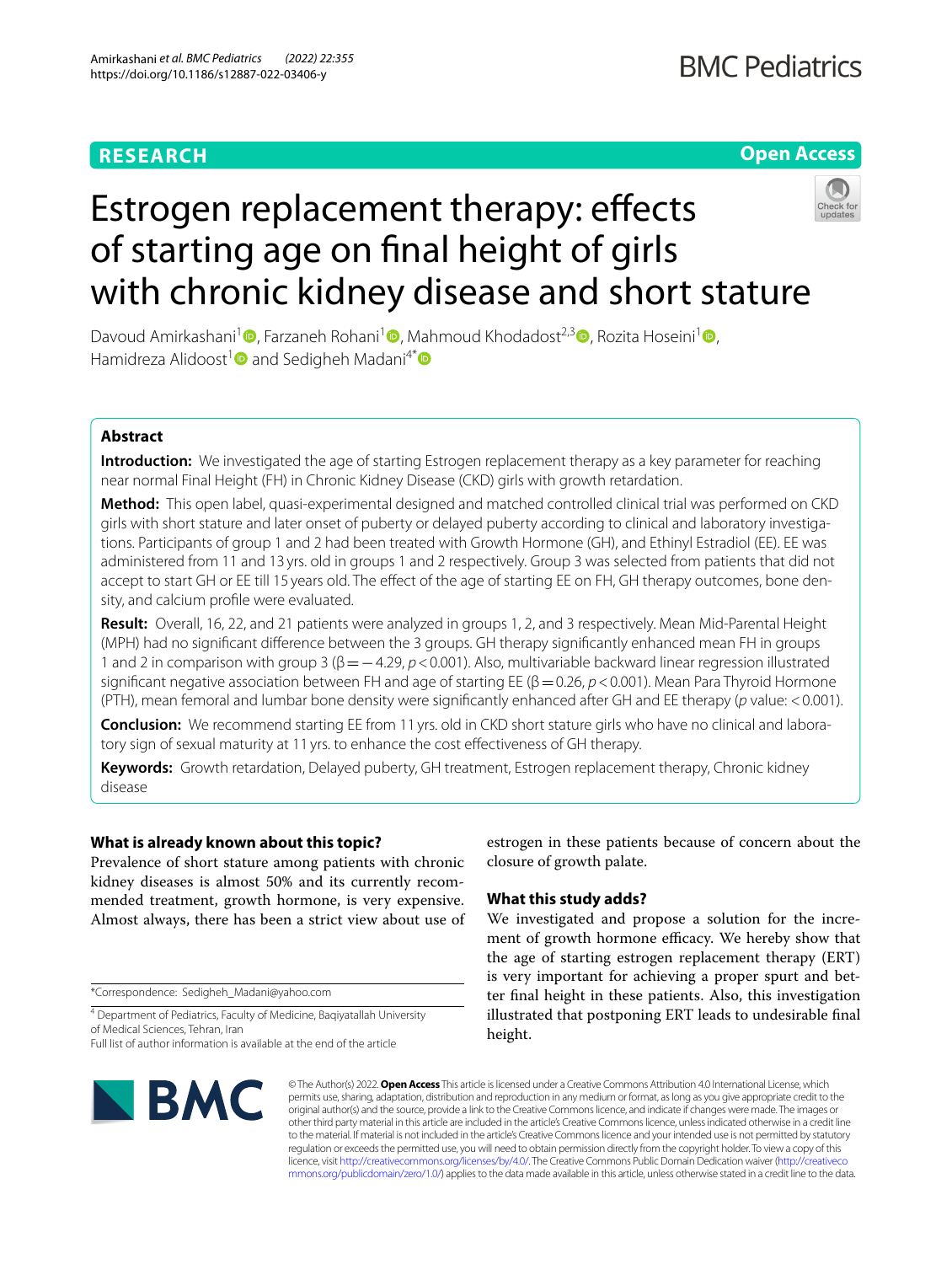# **Introduction**

Short stature is an important problem in pediatric patients with chronic kidney disease (CKD) and approximately 40-50% of children with ESRD have reduced fnal height (FH) (<3th percentile) which increases the risk of mortality and is a marker of poor control in CKD [[1,](#page-7-0) [2\]](#page-7-1).

Uremic growth failure is a consequence of multiple factors such as chronic malnutrition, metabolic acidosis, multiple hormonal disturbances, water and electrolytes imbalance, and renal anemia [[3\]](#page-7-2). Chronic metabolic acidosis causes Growth Hormone (GH) insensitivity and it has been known as the main hormonal disturbance that leads to growth failure of CKD children [[4\]](#page-7-3). So, evidence-based guideline for GH replacement therapy has proposed to start appropriate dose of GH as soon as documenting persistent growth failure in children with stage 3-5 End Stage Renal Disease (ESRD) or on dialysis. Persistent growth failure is defned as a height below the third percentile for age and sex besides a height velocity below the 25 percentile [[5\]](#page-7-4).

Although GH therapy signifcantly increases height Standard Deviation (SD) score and also fnal height in children with CKD [[5](#page-7-4), [6](#page-7-5)], these children's fnal height remains under normal population height as reported in several studies [[7\]](#page-7-6). As normal puberty is a key point to reach normal fnal height, unmet needs of CKD children in the case of both delayed puberty and later onset of puberty may be the missing subjects  $[8, 9]$  $[8, 9]$  $[8, 9]$  $[8, 9]$ . This study has focused on the age of starting EE replacement therapy as one of the key parameters for reaching near normal FH in female CKD patients with growth retardation, delayed puberty or later onset of puberty (no thelarche and no laboratory sign of pubertal onset). According to the previous investigations, puberty started in 60 and 85% of normal girls by the age 10 and 11yrs., respectively [ $10$ ]. In this study we evaluated Estrogen Therapy on final height of CKD girls with short stature who had no sign of pubertal onset until 11yrs.

# **Method**

# **Study design**

This open label, quasi-experimental, matched controlled clinical trial was performed from 2010 till 2021, at the Ali-Asghar Children Hospital as a tertiary referral center in Tehran, Iran. Recently, this trial was also registered online in Iranian Registry of Clinical Trial with trial number IRCT20201110049334N1.

## **Defnitions**

Stage III-IV CKD was defned as Glomerular Filtration Rate (GFR) less than  $60 \,\text{ml/min}$  per  $1.73 \,\text{m}^2$ . According to CDC growth chart for stature of 2-20 years girls, persistent short stature was defned as height below 3th percentile and growth velocity of height less than 25th percentile for at least 1year.

Pubertal onset can be defned based on hormonal levels and clinical markers (e.g., Tanner stage, growth spurt). Normal girls' puberty usually begins between age 8–13years (with 50 percentile of 9.74years old). According to Tanner stages of puberty, delayed puberty was defned as lack of stage B2 thelarche until 13.5years old or amenorrhea until 15years old. We considered no laboratory signs of sexual maturity besides no thelarche by age 11years as later onset of puberty because 85% of normal girls pass Tanner stage II by the age of 11years [[10](#page-7-9)].

Calcium profle consist of serum Calcium concentration (Ca), serum Phosphor concentration (Ph), Para-Thyroid Hormone (PTH) level, and Fraction excretion of Phosphor (FeP). FeP was calculated by the formula:  $FeP = (urine-phosphate \times serum creationine) \times 100/$ (serum phosphate X urine creatinine).

Before enrolment and at the end of the study, bone mineral density was defned as Z score of L1-L4 for lumbar bones and Z score of neck for femur bone density in comparison with participants peers with same sex and height, by 3 Dimensioned Dual-energy X-ray Absorptiometry (3D-DXA, Stratos  $dR^{M}$ ) at Children Medical Center of Tehran. For Mid-Parental Height (MPH) of girls, father height minus 13cm is averaged with mother height. Final height was measured when; 1. The participant's bone age reached at least 15years old (growth plates fusion was observed), 2. They passed 15 years of age, and 3. They had less than 0.5 cm growth during the last year of fnal height follow up.

## **Participants**

A pediatric nephrologist along with two pediatric endocrinologists evaluated all girls with stage III-IV CKD referred to nephrology clinic for determining the eligible participants. As the etiology of the CKD may relate to patients' fnal heights, patients baseline disease variables were matched in 3 groups to prevent their confounding efects. All of the cases had fbrotic renal tissue at diagnostic biopsy and their pathologies of CKD were Urinary Tract Infection, Systemic Lupus Erythematous, Hypertension, Autosomal Recessive Poly Kidney Disorder, Vesico-Urethral Refux, Hemolytic Uremic Syndrome, Diarrhea, Cystinosis, Nephrotic Syndrome, and some cases had unknown origin for their kidney failure. Totally, 70% of participants had renal and urologic congenital disorders and 30% of them had acquired glomerular disorders (Additional fle [1\)](#page-6-0). Metabolic acidosis, anemia, water and electrolytes imbalances, and hypothyroidism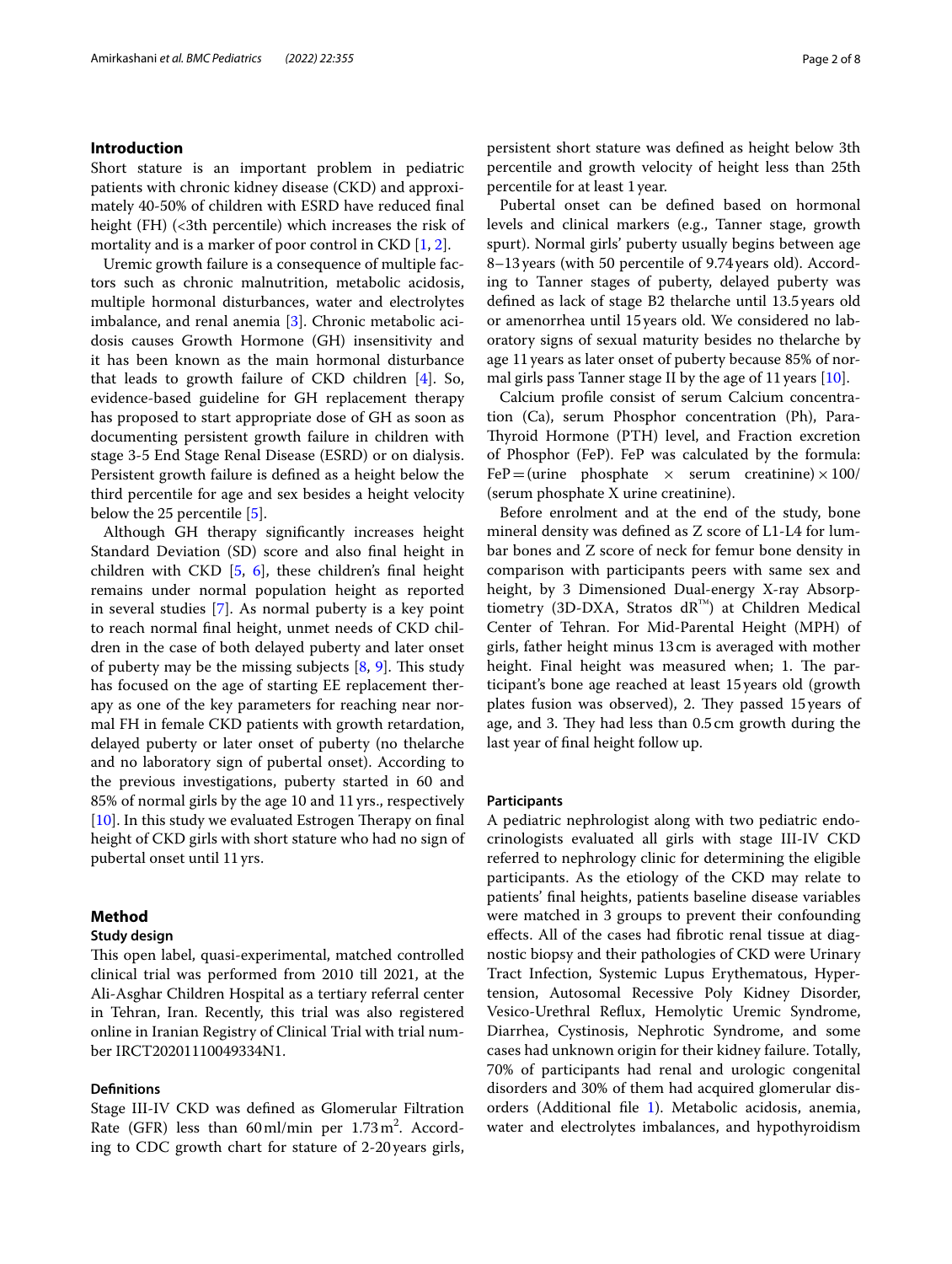were treated with standard conventional treatments and regular monitoring was performed during the study.

Puberty was evaluated in several visits from 8 years old by measuring gonadotropic axis and clinical examinations. We followed all patients for at least 9years and their bone age were evaluated annually by left wrist and hand radiography. Final height was defned when bone age of the participant was over 15years. Although, bone age is not a good indicator for estimating fnal height in CKD children, we only used it for defning the time of stopping GH therapy and increasing external estrogen to adult dose.

Inclusion criteria were as follows: 1) Acquisition of written informed consent by patient's legally authorized representatives and patients over 7yrs. old, 2) Stage III-IV CKD, 3) Persistent short status before 9 years, 4) Age at the start of follow up below 7yrs., 5) Later onset of puberty (besides prepubertal laboratory fndings) or delayed puberty, 6) Girl. Exclusion criteria were as follows: 1) Lack of compliance for taking prescribed drugs or regular pediatric endocrinologist visits, 2) Renal transplantation, 3) Spontaneous onset of puberty before Ethinyl Estradiol (EE) administration and 4) Observing GH or EE specifc adverse efects.

# **Intervention and comparison groups**

Clinical trial was performed in three arms and all included girls were on hemo- or peritoneal dialysis. All participants were evaluated at the beginning of the study, every 3months, and at the end point of the study when they reached fnal height.

Participants of group 1 were treated with GH (Genotropin, Pfzer Inc., New York, NY) when growth impairment was diagnosed. GH therapy was administered subcutaneously with dose 0.05mg/kg/day and continued until reaching height velocity lesser than 2-2.5cm per year or age 14yrs. These patients also received EE from 11 years old when later onset of puberty was detected. EE was started at a similar dose to patients with hypogonadism (5μg/day, prepared as 1 ml from dissolved 50μg EE tablet in 10ml of water) then doubled every 3-6months with the maximum dose 30μg/day before growth plate closed and then finally increased gradually up to  $500 \mu g/day$ .

Group 2 participants were treated with GH with the same dose as group 1, when growth impairment was diagnosed. EE was administered at the 13years when delayed puberty was detected in these patients. EE was started at 5μg/day (prepared as 1 ml from dissolved 50μg EE tablet in 10ml of water), then doubled every 3-6months with the maximum dose 30μg/day before growth plate closed and then finally increased gradually up to  $500 \mu g/day$ . Group 3 had patients that did not accept to start GH and EE treatment until they were 15years old and they were assigned as the control group. They just received dialysis and common relative renal failure treatments and all of them had short stature and pubertal delay.

All three groups' participants were matched for age, the kind of dialysis, etiology of CKD, MPH, height at the beginning of the study, age of starting dialysis, and CKD stage for all groups and the age of starting GH for groups 1 and 2 to minimize the confounder efects. Management of renal failure, growth velocity evaluation, and pubertal assessment were followed carefully every 3months in all the three groups. Bone densitometry in lumbar zone (L1- L4) and femur neck was done at the start and end of the study for all the groups. Additional bone densitometry was performed shortly after starting GH treatment and at the end of GH therapy for groups 1 and 2.

# **Outcome**

In this study, we aimed to identify the role of later onset of puberty, delayed puberty, and their related sexual hormone defciencies on the FH of short stature CKD girls. So, we estimated the efect of Estrogen besides GH administration on FH, the GH therapy outcomes, bone density, and Calcium profle.

# **Statistical analysis**

Children were categorized based on the age of estrogen administration as explained in defnitions and intervention groups section. The main outcome was final height, and secondary outcomes were calcium profle and bone densitometry.

SPSS version 16.0 software (SPSS Inc., Chicago, IL, USA) was used for statistical analysis. Continuous data were presented as mean with Standard Deviation (SD) and categorical data as absolute and their percentage. The one-way analysis of variance (One-way ANOVA) was used to determine diferences between the means of more than two independent groups and when the results were signifcant, post hoc analysis using Tukey test was performed for pair-wise comparison of study groups. Linear regression analysis was used to assess the association between study variables and fnal height. Multiple linear regression analysis with backward method was used for adjust the efect of potential confounders. A *p* value of less than 0.05 was considered as signifcant.

# **Results**

# **Eligible participants and demographic features**

Eighty eight girls were diagnosed as stage III-IV CKD in the nephrology clinic, and out of these, 80 were initially included in this trial (Fig. [1](#page-3-0)). We allocated them to three groups after matching their basic characteristics. In total, 21 patients were excluded due to followed reasons; 1) 3 patients did not accept to give informed consent, 2) 15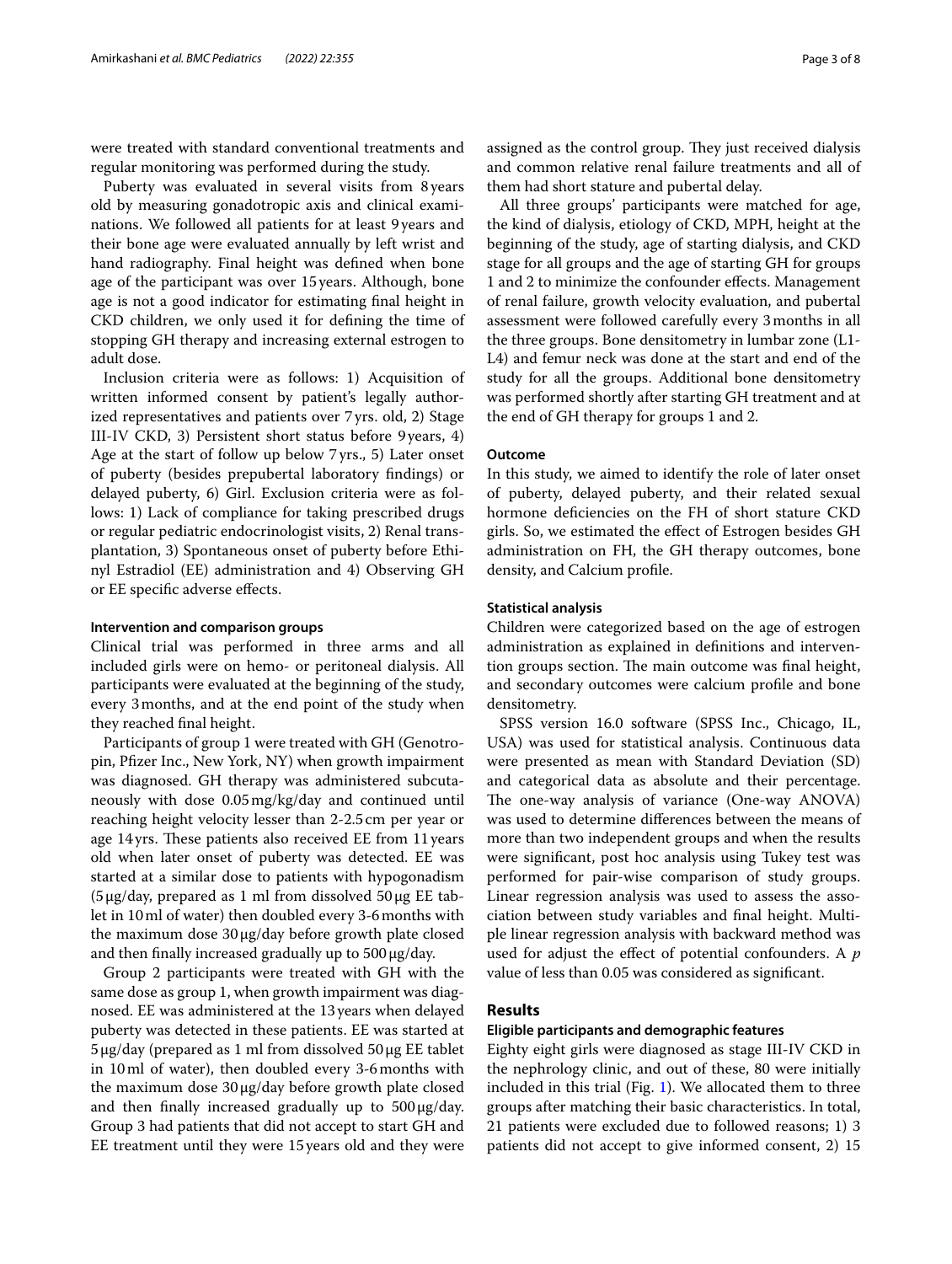

<span id="page-3-0"></span>patients had spontaneous puberty, 3) and 3 patients received renal transplantation. Finally, 16, 22, and 21 patients were allocated to groups 1, 2, and 3 respectively (Fig. [1](#page-3-0)). All included girls were on hemo- or peritoneal dialysis from 3 to 5.5years age and groups 1 and 2 were treated with GH from 7.5– 9.2years of age when their growth impairment was diagnosed.

The characteristics of participants are summarized in Table [1](#page-4-0) with respect to study groups. Mean MPHs in groups 1, 2, and 3 were 159.5 ( $\pm$  2), 161.3 ( $\pm$  3.2), and 160.3 ( $\pm$  3) respectively. Group 1 received GH for 37.8 ( $\pm$ 6) months before EE administration at the age of 11 yrs. and group 2 received GH for 52.9  $(\pm 8)$ months before EE administration at the age of 13 yrs. Mean bone density Z score and calcium profle levels are illustrated in Table [1.](#page-4-0)

# **Final height and bone density**

In one-way analysis of variance (one-way ANOVA), mean MPH had no signifcant diference between groups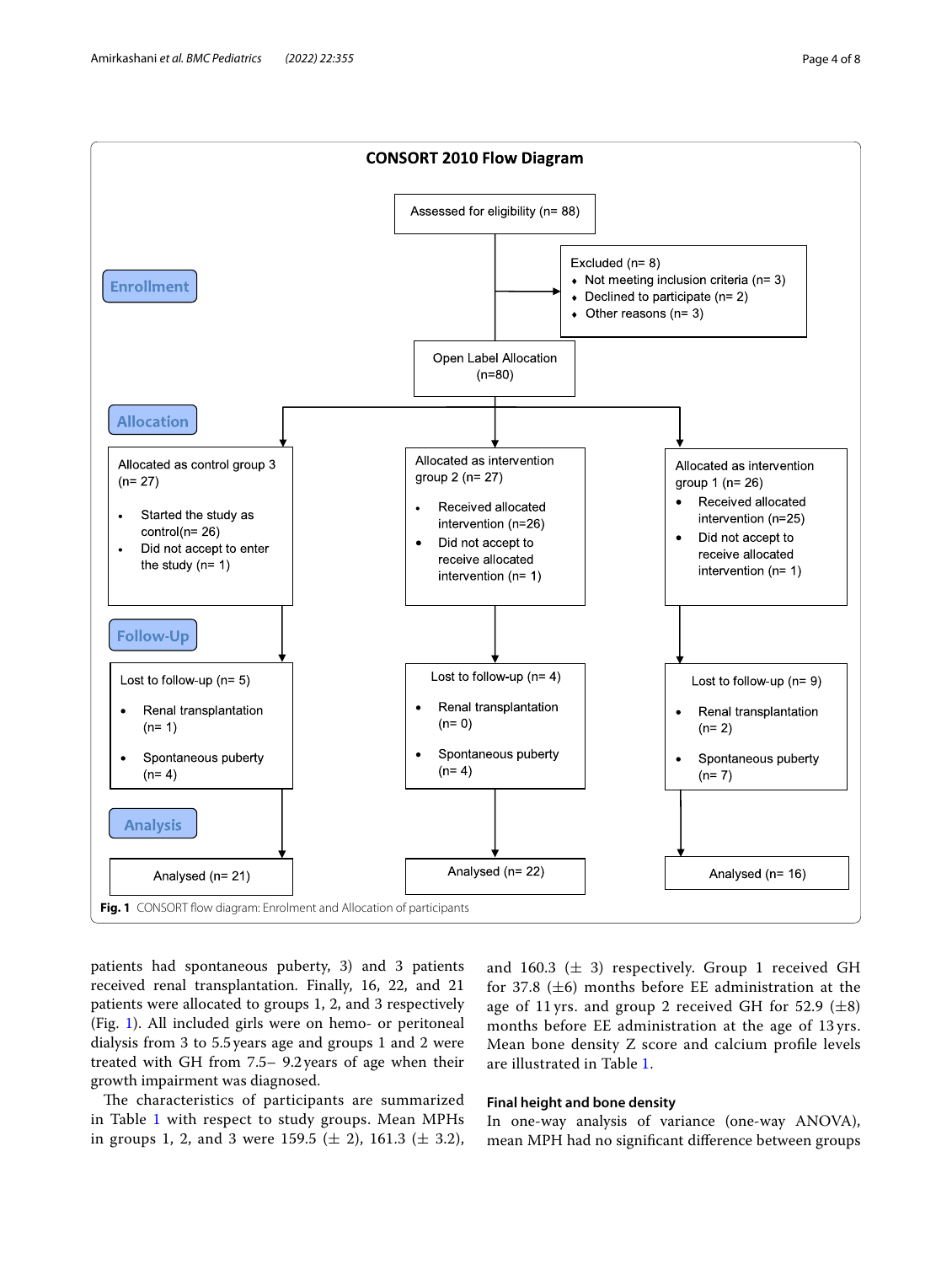| Page 5 of 8 |  |  |
|-------------|--|--|
|             |  |  |

| <b>Variables</b>               | Group 1 $(n=16)$              | Group 2 $(n=22)$            | Group 3 $(n=21)$             | P value |
|--------------------------------|-------------------------------|-----------------------------|------------------------------|---------|
| $FH$ (cm)                      | $154.5 \pm 1.4^a$             | $151.6 \pm 2.3^{b}$         | $146.1 \pm 2.3$ <sup>c</sup> | < 0.001 |
| FH SD score <sup>a</sup>       | $-1.14 \pm 0.22$ <sup>a</sup> | $-1.59 \pm 0.36^{\rm b}$    | $-2.44 \pm 0.36^c$           | < 0.001 |
| MPH (cm)                       | $159.5 \pm 2$                 | $161.3 \pm 3.2$             | $160.3 \pm 3$                | 0.15    |
| GH therapy before EE (month)   | $37.8 \pm 6$                  | $52.9 + 8$                  |                              |         |
| Lumbar (L1-L4) Density Z Score |                               |                             |                              |         |
| Primary                        | $-3 \pm 0.5$                  |                             |                              |         |
| Final                          | $-2.3 \pm 0.3$ <sup>a</sup>   | $-2.8 \pm 0.5^{\rm b}$      | $-3.1 \pm 0.6^{\circ}$       | < 0.001 |
| Femur Head Density Z Score     |                               |                             |                              |         |
| Primary                        | $-3.5 \pm 0.7$                | $-3.4 \pm 0.7$              |                              |         |
| Final                          | $-2.6 \pm 0.4$ <sup>a</sup>   | $-2.9 \pm 0.4$ <sup>a</sup> | $-3.5 \pm 0.5^{\circ}$       | < 0.001 |
| Ca (mg/dl)                     |                               |                             |                              |         |
| Primary                        | $8.7 \pm 0.2$                 | $8.7 \pm 0.2$               |                              |         |
| Final                          | $8.8 \pm 0.1^a$               | $8.7 \pm 0.2^a$             | $8.4 \pm 0.2^{b}$            | < 0.001 |
| Ph (mg/dl)                     |                               |                             |                              |         |
| Primary                        | $6.9 \pm 0.4$                 | $6.7 \pm 0.5$               |                              |         |
| Final                          | $6.2 \pm 0.3^{\circ}$         | $5.9 \pm 0.3^{\rm b}$       | $7.4 \pm 0.4^c$              | < 0.001 |
| PTH (pg/ml)                    |                               |                             |                              |         |
| Primary                        | $166 \pm 0.2$                 | $176 \pm 0.1$               |                              |         |
| Final                          | $143 \pm 27^{\circ}$          | $155 \pm 27^{\circ}$        | $279 \pm 49^{\rm b}$         | < 0.001 |
| FeP (%)                        |                               |                             |                              |         |
| Primary                        | $4.6 \pm 0.1$                 | $4.9 \pm 0.1$               |                              |         |
| Final                          | $8.3 \pm 1.9$                 | $8.6 \pm 2.5$               | $8.4 \pm 0.2$                | 0.862   |

<span id="page-4-0"></span>**Table 1** Baseline characteristics of each group before intervention and over 15 years old and bone age 15 years (Mean $\pm$ SD)

One-Way ANOVA was used for Value analysis

Value presented as mean  $\pm$  SD

In each row dissimilar values (a, b, c) are signifcantly diferent

<sup>a</sup> Final Height SD score according to the CDC growth chart for stature of 2-20 years old girls

1, 2, and 3 (*p* value: 0.15). GH therapy signifcantly enhanced mean final height in groups 1  $(154.5 \pm 1.4 \text{ cm})$ and−1.14±0.22 SD score) and 2 (151.6±2.3cm and  $-1.59 \pm 0.36$  SD score) in comparison with group 3 (146.1±2.3cm and−2.44±0.36 SD score) (*p* value:  $< 0.001$ ).

Also, we found girls were signifcantly taller in group 1 than group 2 ( $p$  value: <0.001), so, EE administration in 11yrs. old CKD girls with short stature and later onset of puberty enhanced fnal height in comparison with the EE administration in 13yrs. old (Table [1\)](#page-4-0).

Moreover, in one-way analysis of variance (ANOVA), mean femoral bone density was signifcantly enhanced after GH and EE treatment in both groups  $1 (-2.6 \pm 0.4)$ and 2  $(-2.9 \pm 0.4)$  in comparison with group 3 (−3.5±0.5) (*p* value: <0.001). Mean lumbar bone density of group 1 ( $-2.3 \pm 0.3$ ) was significantly more than group 2 (−2.8±0.5) and group 3 (−3.1±0.6) (*p* value: <0.001). So, EE administration in 11yrs. old CKD girls with short stature and later onset of puberty improved lumbar bone density in comparison with EE administration in 13 yrs. old or later (Table [1\)](#page-4-0).

## **Calcium profle**

In one-way ANOVA, calcium profle had no signifcant clinical and statistical diference between groups 1 and 2 (Table [1](#page-4-0)). Mean serum Ca increased signifcantly in group 1 (8.8 $\pm$ 0.1) and group 2 (8.7 $\pm$ 0.2) in comparison with group 3  $(8.4 \pm 0.2)$  (*p* value: <0.001). Also, mean PTH had a significant reduction in group 1  $(143 \pm 27)$ and group 2 (155 $\pm$ 27) in comparison with group 3  $(279 \pm 49, p \text{ value}: < 0.001)$  (Table [1](#page-4-0)).

Additionally, when we analyzed calcium profle in group 1, mean serum Ca was not signifcantly diferent before and after intervention. But GH and EE therapy significantly reduced mean serum Ph  $(p \text{ value: } < 0.001)$ and mean PTH (*p* value: 0.005) and also signifcantly enhanced mean FeP (*p* value: <0.001).

In calcium profle of group 2 before and after intervention, mean serum Ca was not signifcantly diferent. However, GH and EE therapy signifcantly reduced mean serum Ph  $(p \text{ value: } < 0.001)$  and mean PTH  $(p \text{ value: }$ <0.001) and also signifcantly enhanced mean FeP (*p* value:  $< 0.001$ ) in group 2.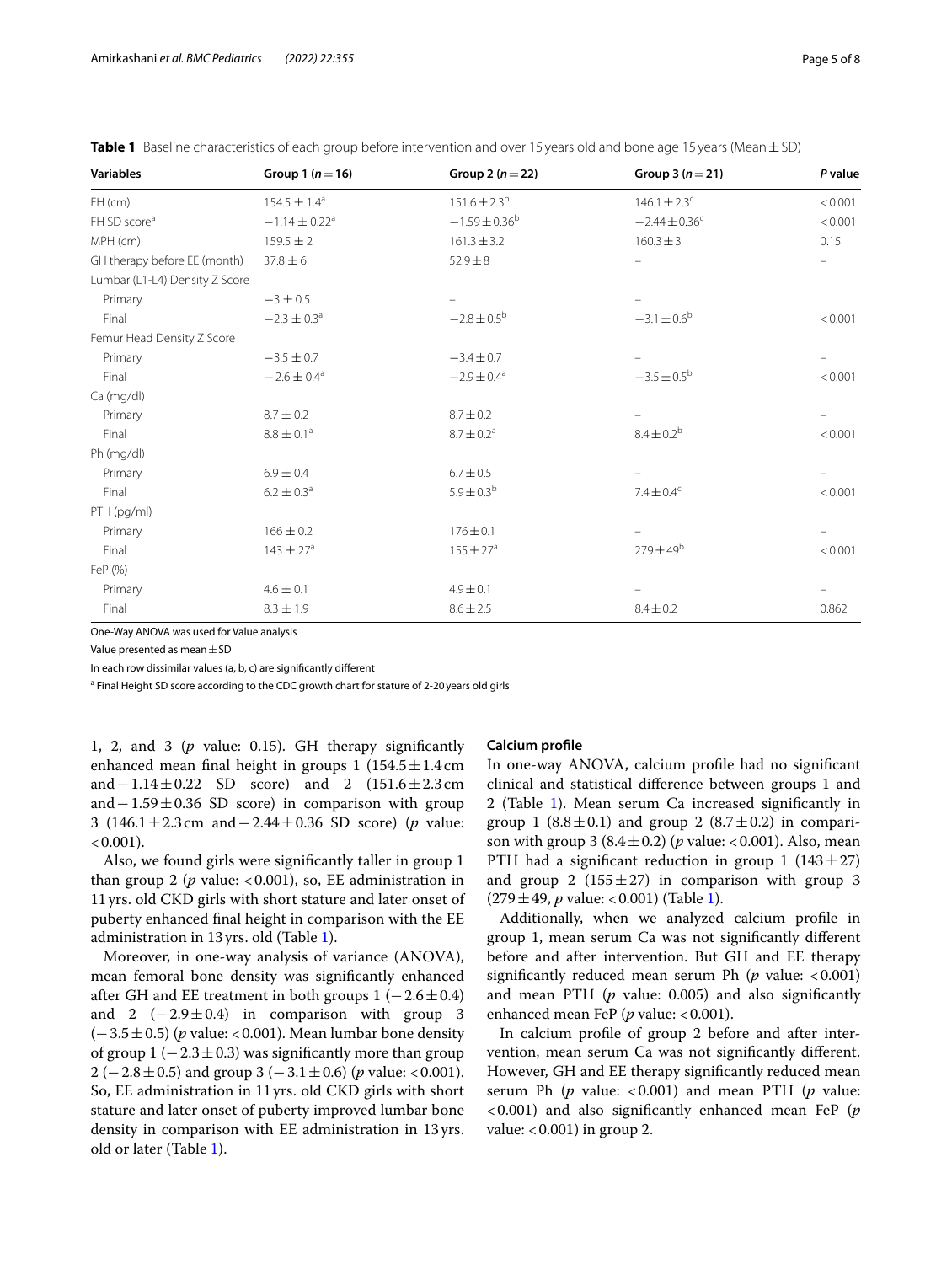| <b>Variables</b>                             | Univariable linear regression<br><b>Beta (95%CI)</b> | P value | Adjusted model <sup>a</sup><br><b>Beta (95%CI)</b> | P value | <b>Backward linear regression</b><br><b>Beta (95%CI)</b> | P value |
|----------------------------------------------|------------------------------------------------------|---------|----------------------------------------------------|---------|----------------------------------------------------------|---------|
| Groups                                       | $-4.29(-5.02/-3.57)$                                 | < 0.001 | $-0.79(-4.41/2.82)$                                | 0.657   | $\overline{\phantom{m}}$                                 |         |
| Age of starting GH                           | 0.19(0.04/0.33)                                      | 0.012   | $-0.042(-0.18/0.09)$                               | 0.549   | ÷                                                        |         |
| Height of starting GH                        | $0.18 (-0.008/0.38)$                                 | 0.06    | 0.27(0.05/0.48)                                    | 0.016   | 0.22(0.09/0.35)                                          | 0.001   |
| Paternal Height                              | 0.29(0.02/0.55)                                      | 0.034   | 0.15(0.03/0.27)                                    | 0.013   | 0.14(0.04/0.25)                                          | 0.009   |
| <b>MPH</b>                                   | $0.14 (-0.21/0.51)$                                  | 0.419   | $\equiv$                                           |         |                                                          |         |
| Maternal Height                              | $-0.07$ ( $-0.38/0.23$ )                             | 0.648   |                                                    |         |                                                          |         |
| Duration of GH Therapy                       |                                                      |         |                                                    |         |                                                          |         |
| Duration of GH Therapy before<br>starting EE | $-0.12$ ( $-0.19$ / $-0.06$ )                        | < 0.001 | 0.07(0.007/0.14)                                   | 0.033   | 0.07(0.007/0.14)                                         | 0.031   |
| Age of starting EE                           | $-0.15$ ( $-0.21/-0.10$ )                            | < 0.001 | $-0.23$ ( $-0.41/-0.05$ )                          | 0.011   | $-0.26$ ( $-0.37/-0.15$ )                                | < 0.001 |
| Height of starting EE                        | $-0.14$ ( $-0.24$ / $-0.04$ )                        | 0.005   | $0.20 (-0.003/0.4)$                                | 0.053   | 0.19(0.01/0.37)                                          | 0.035   |
| Duration GH therapy after start-<br>ing EE   | 0.15(0.09/0.22)                                      | < 0.001 | 0.12(0.03/0.22)                                    | 0.011   | 0.11(0.02/0.20)                                          | 0.011   |
| Age of Discontinuing GH                      | $0.07 (-0.09/0.23)$                                  | 0.395   |                                                    |         |                                                          |         |

<span id="page-5-0"></span>**Table 2** Multiple linear regression analysis assessed association between study variables and the final height in different groups of CKD girls with short stature and delayed puberty

<sup>a</sup> Adjusted linear regression: All variables with p value less than 0.2 were included in the model

Therefore, GH and EE administration at appropriate time signifcantly improved Ca profle (reduced mean serum Ph and mean PTH, and also enhanced mean FeP) in CKD girls with short stature and delayed puberty.

#### **Linear regression analysis for fnal height**

In univariable linear regression analysis (Model 1), we found signifcant positive association between fnal height and age of starting GH ( $\beta$ =0.19, *p*=0.012), height of starting GH (β=0.18, *p*: 0.06), paternal height ( $\beta$ =0.29, *p*: 0.034), and duration of GH therapy after starting EE ( $\beta$ =0.15, *p* <0.001). Also, there was significant negative association between fnal height and all the 3 groups ( $β = -4.29$ ,  $p < 0.001$ ), duration of GH therapy before starting EE ( $β = 0.12$ ,  $p < 0.001$ ), age of starting EE (β=−0.15, *p*<0.001), and height of starting EE (β=−0.14, *p*: 0.005) (Table [2](#page-5-0)).

# **Discussion**

In this clinical trial, short stature CKD girls with later onset of puberty and delayed puberty signifcantly benefted from EE administration at 11yrs. age in comparison with those at 13 yrs. Both fnal height and lumbar bone density improved signifcantly when EE was started at 11yrs. age in comparison with the 13yrs. old.

Growth impairment is a critical challenge in pediatric CKD [[11](#page-7-10)] and even after renal transplantation children struggle with short stature [\[12](#page-7-11), [13\]](#page-7-12). In healthy children, 80% of growth has already been achieved before puberty. However, pubertal growth spurt is an important parameter to reach an acceptable fnal height. Gonadotropic hormones axis stimulates growth during puberty via increased proliferation of growth plate chondrocytes and modulation of GH secretion from the pituitary gland and this axis causes the pubertal growth spurt  $[7, 14]$  $[7, 14]$  $[7, 14]$  $[7, 14]$ . The main factor for pubertal growth spurt of girls is estrogen hormone [[14\]](#page-7-13).

Approximately, 50% of children requiring renal replacement therapy before their 13th birthday show delayed puberty and have a fnal height below the normal range [[13\]](#page-7-12). In these patients, pubertal growth spurt starts with a lower mean velocity and its duration is approximately 1.5years (1year shorter than normal girls) [\[12](#page-7-11)]. Estrogen itself and its efect on increasing insulin like growth factor 1 (IGF1) and GH release, are important factors for bone maturation and so delayed puberty is a major risk factor for growth retardation, osteoporosis, and reduced final height  $[15]$  $[15]$ .

Puberty is a time consuming process and estrogen as the main sexual hormone in girls, increases slowly during 2 years to reach its maximum level  $[16]$  $[16]$ . Finally, high concentration of estrogen makes growth plate completely mature and closed.

According to the international Turner Syndrome guidelines, it is recommended to initiate estrogen therapy when patients are between 11 and 12years of age, and then gradually increasing the external estrogen to adult dosage over 2 to 3years [\[17](#page-7-16)]. In this manner of estrogen administration, it mimics the normal estrogen enhancement of puberty and may resume growth spurt in these patients. Also, combination of GH therapy with very lowdose estrogen in girls with Turner syndrome has shown enhancement in growth response  $[18]$  $[18]$ .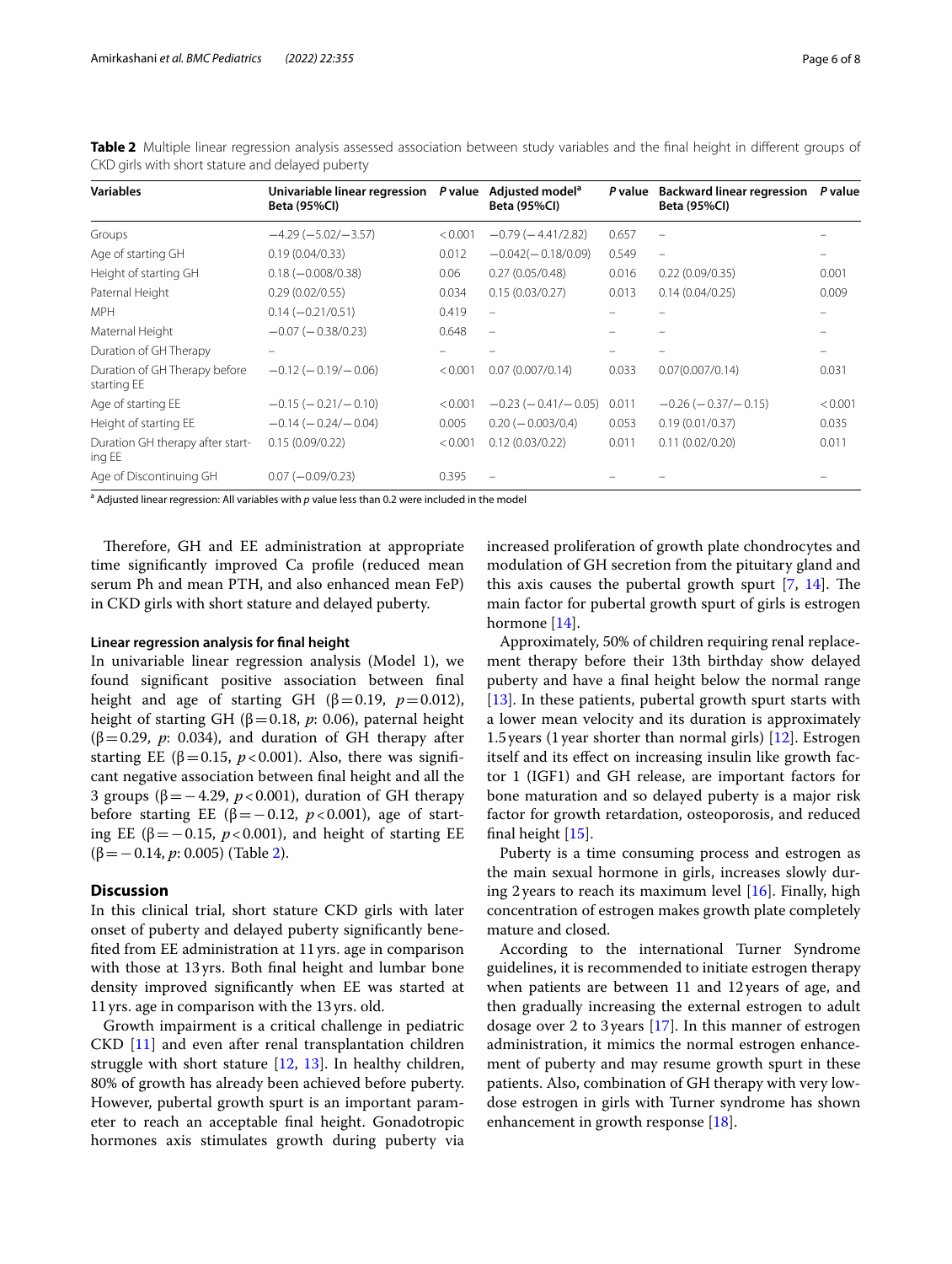Endocrinologists recommended administering low dose estrogen from 11years age in the cases that are identifed as pubertal failure, such as Turner syndrome to improve their life style and bone density [\[19](#page-7-18), [20\]](#page-7-19). CKD is identifed as an etiology for delayed puberty because it decreases the mass of bioactive and immune-active LH secreting and disturbing gonadotropic hormones axis [[14,](#page-7-13) [16](#page-7-15), [19](#page-7-18)].

Pfzer International Growth Database board designed a cohort on 240 CKD children and they illustrated the importance of puberty onset in growth of the CKD girls. It was found that GH therapy enhanced CKD girls' mean height SD score until final height by  $1.6$  [\[21\]](#page-7-20). They also found that the time of puberty onset had a signifcant role in this enhancement. Therefore, if the GH has been started in pre-pubertal CKD girls with normal onset of puberty, the mean final height was  $-2$  SD, while if GH has been administered in girls with severely delayed puberty, the mean final height was  $-3.6$  SD. In this study we investigated the efect of EE replacement therapy for later onset of puberty in CKD girls with short stature. Participants of both groups 1 and 2 received GH therapy from 7.5-9years old but EE therapy was started at 11 and 13 years old respectively. The results illustrated that low dose EE therapy beginning at 11years old could enhanced mean fnal height by near 3 cm and height SD score until fnal height by 0.45.

So we propose that CKD girls who sufered from both short stature and delayed puberty could beneft from GH and EE therapy at the most proper time to improve their fnal height, bone density and Ca profle (reduced mean serum Ph and mean PTH, and also enhanced mean FeP). As mentioned in the results of our study, starting low dose estrogen replacement therapy at 11 years age could improve mean fnal height by 0.5 SD in comparison with the 13years old and 1.3 SD in comparison with the girls with no GH and EE therapy.

# **Conclusion**

Clinicians may neglect later onset of puberty in girls and so miss the efect of low dose of estrogen on pubertal growth spurt. Estrogen administration for delayed puberty after 13 - 13.5 yrs. old in girls, leads to missing the critical efect of estrogen minimal dose during the process of puberty.

As GH therapy is a long and expensive treatment, we recommended starting low dose estrogen replacement therapy (by using the same protocol as girls with pubertal failure) in short stature girls with CKD at 11yrs. that have no clinical (thelarche) and laboratory sign of onset of sexual maturity until that age to enhance the cost efectiveness of GH therapy.

# **Strengths and limitations**

The first limitation is that our clinical trial had no blinding or randomization. In the case of CKD, we could not convince patients and their legally authorized representatives to accept unknown intervention. We matched participants in each group to minimize the confounder efects. Also, we chose three groups to fnd the exact efect of EE besides GH on fnal height.

The second limitation is that for the participants of groups 1 and 2, GH therapy could not be started at the same age. In addition, although Ali-Asghar children hospital is a tertiary referral center in Tehran, the number of CKD short statured pediatric cases with delayed puberty were limited and so, we could not perform the study if we limited the GH therapy at a definite age. Therefore, we propose multi-centric study with larger sample size to evaluate the efect of age of starting EE on CKD short statured girls with delayed puberty that have started GH at a defnite age.

#### **Abbreviations**

FH: Final Height; CKD: Chronic Kidney Disease; GH: Growth Hormone; EE: Ethinyl Esradiol; MPH: Mead Parental Height; PTH: Para Thyroid Hormone; ESRD: End Stage Renal Disorders; GFR: Glomerular Filtration Rate; FeP: Fraction excretion of Phosphor; Ca: Calcium; Ph: Phosphor; SD: Standard Deviation; ANOVA: Analysis of Variance.

#### **Supplementary Information**

The online version contains supplementary material available at [https://doi.](https://doi.org/10.1186/s12887-022-03406-y) [org/10.1186/s12887-022-03406-y.](https://doi.org/10.1186/s12887-022-03406-y)

<span id="page-6-0"></span>**Additional fle 1.** CKD basal characteristics of participants.

#### **Acknowledgements**

The authors would like to thank Ali Asghar Research Development Center (AARDC), afliated to Ali Asghar Children Hospital, Iran University of Medical Sciences for their support to perform this project.

#### **Authors' contributions**

All authors have read and complied with the authorship criteria based on ICMJE and all of them have made a signifcant contribution to the manuscript and accept the responsibility for the study protocol and the presented results. The author(s) read and approved the fnal manuscript.

#### **Funding**

No funder supported this study.

# **Availability of data and materials**

The data that support the fndings of this study are available on request from the corresponding author, Dr. Sedigheh Madani.

#### **Declarations**

#### **Ethics approval and consent to participate**

Iran University of Medical Science ethics committee approved this trial with code number "IR.IUMS.REC.1399.708" and written informed consents were given by patients' legally authorized representatives and in addition, patients over 7 years old orally accepted enrolment. All methods were performed in accordance with the relevant guidelines and regulations.